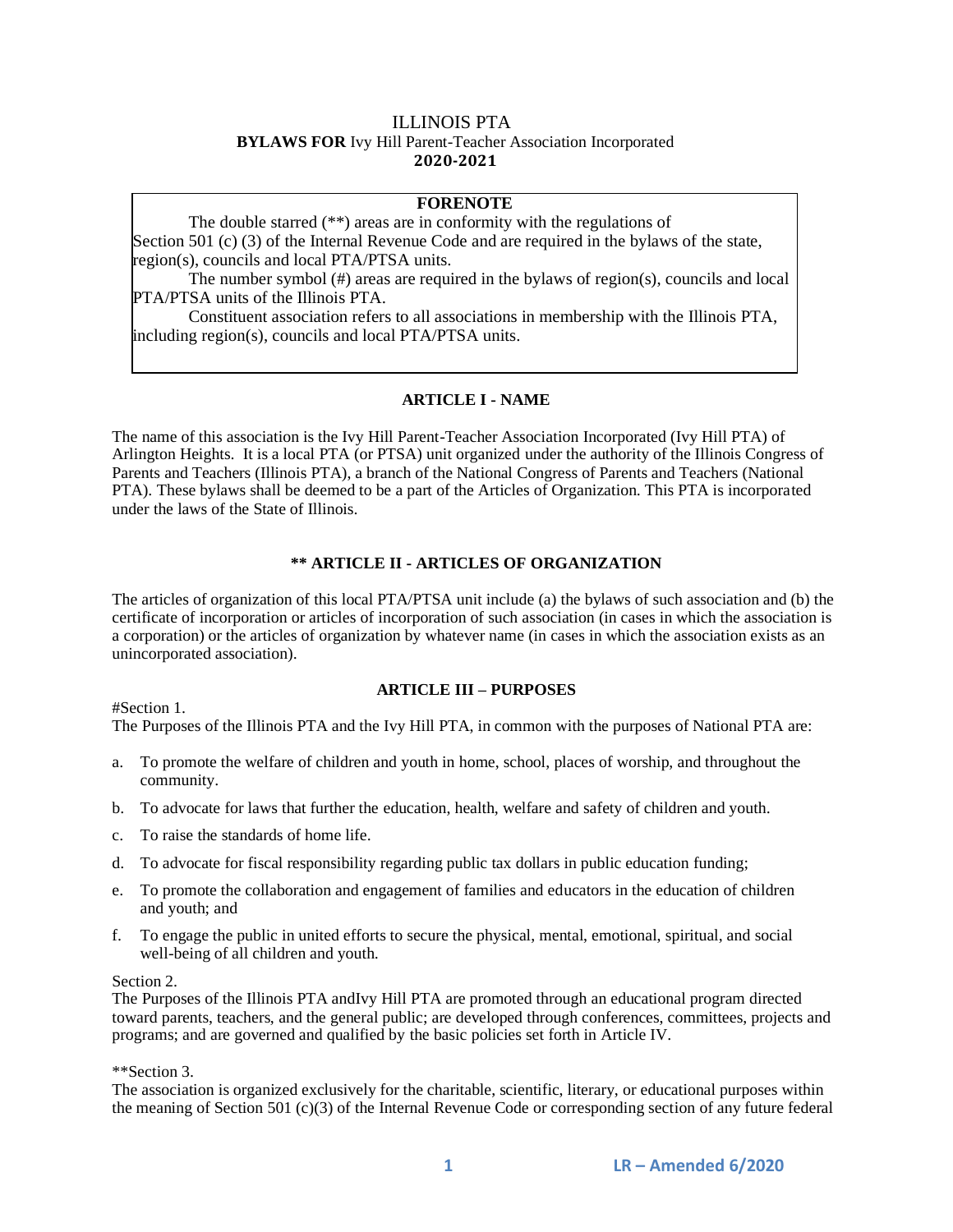tax code (hereinafter "Internal Revenue Code").

# **ARTICLE IV - BASIC POLICIES**

The following are basic policies of the Ivy Hill PTA in common with those of National PTA and Illinois PTA:

- \*\*a. The association shall be noncommercial, nonsectarian, and nonpartisan.
- \*\*b. The association or members in their official capacities shall not endorse a commercial entity or engage in activities not related to promoting the Purposes of the association.
- \*\*c. The association or members in their official capacities shall not directly or indirectly participate or intervene (in any way, including the publishing or distributing of statements) in any political campaign on behalf of or in opposition to any candidate for public office; or devote more than an insubstantial part of its activities to attempting to influence legislation by propaganda or otherwise.
	- d. The association shall work with the schools to provide quality education for all children and youth and shall seek to participate in the decision-making process establishing school policy, recognizing that the legal responsibility to make decisions has been delegated by the people to boards of education, state education authorities, and local education authorities.
- #e. The Illinois PTA or any of its divisions may cooperate with organizations and agencies concerned with child welfare, but a PTA/PTSA representative shall make no commitments as an individual that bind the group represented.
- \*\*f. No part of the net earnings of the association shall inure to the benefit of or be distributable to its members, directors, trustees, officers, or other private individuals except that the association shall be authorized and empowered to pay reasonable compensation for services rendered and to make payments and distributions in furtherance of the purposes set forth in the ARTICLE—PURPOSES as contained herein.
- \*\*g. Notwithstanding any other provision of these articles, the association shall not carry on any other activities not permitted to be carried on (i) by an organization exempt from federal income tax under Section  $501(c)(3)$  of the Internal Revenue Code or (ii) by an organization, contributions to which are deductible under Section 170(c)(2) of the Internal Revenue Code.
- \*\*h. Upon the dissolution of the association, after paying or adequately providing for the debts and obligations of the association the remaining assets shall be distributed to one or more nonprofit funds, foundations, or organizations which have established their tax-exempt status under Section 501(c)(3) of the Internal Revenue Code. Upon dissolution and withdrawal of the charter, each local PTA/PTSA unit shall be required to follow procedures as directed in the ARTICLE— RELATIONSHIP WITH NATIONAL PTA AND ILLINOIS PTA as contained herein.

# **ARTICLE V - MEMBERSHIP AND DUES**

#Section 1.

Every individual who is a member of a local PTA/PTSA unit is, by virtue of that fact, a member of National PTA and of the Illinois PTA by which a local PTA/PTSA unit is chartered and is entitled to all the benefits of membership.

#Section 2.

Membership in each local PTA/PTSA unit shall be made available by the local PTA/PTSA unit to all who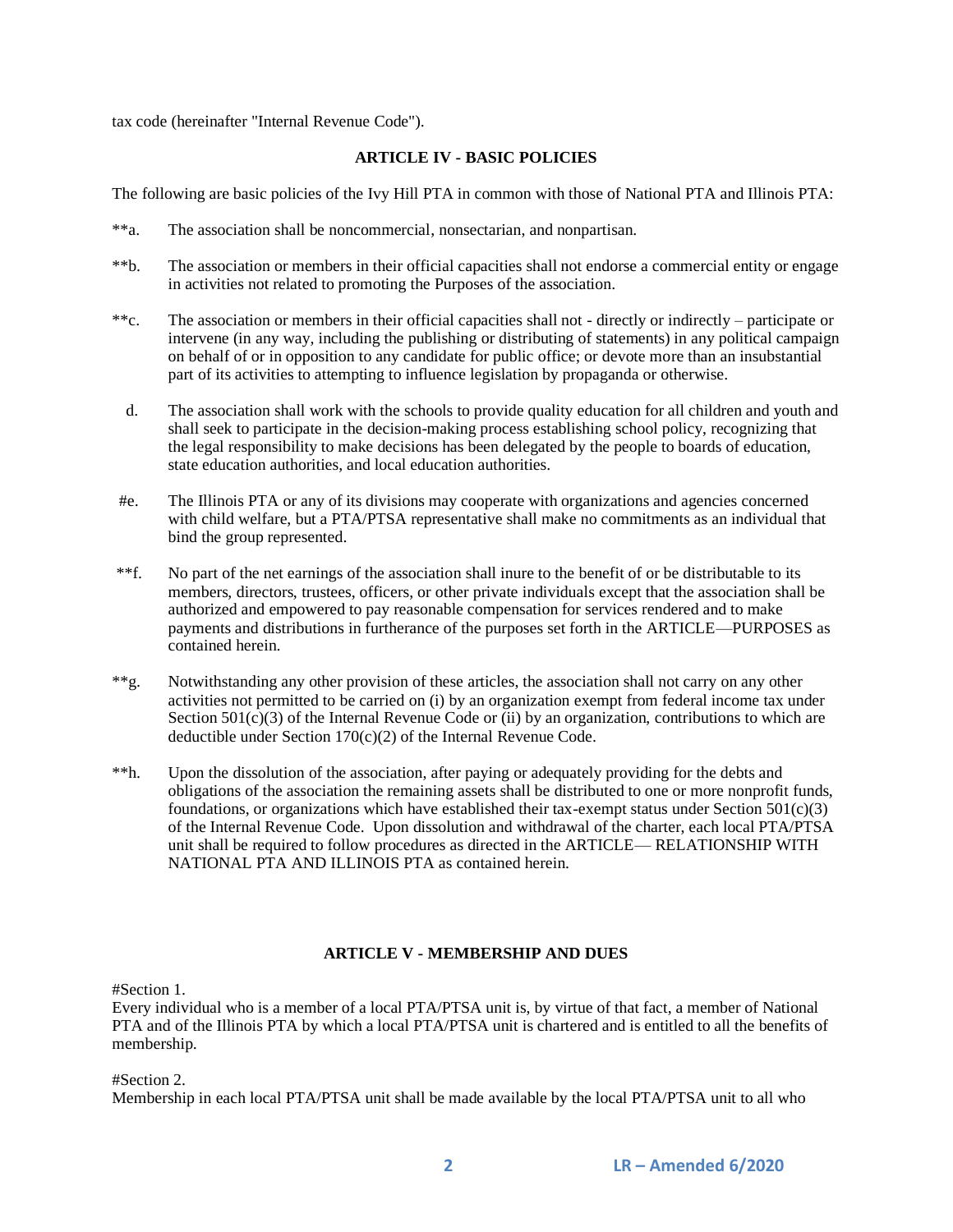believe in the Mission and Vision statements of National PTA and the Purposes of Illinois PTA inclusively.

#### #Section 3.

Each local PTA/PTSA unit shall conduct an annual enrollment of members but may admit individuals to membership at any time.

#Section 4.

- a. Every local unit will establish a membership year.
- b. The membership year of the Ivy Hill PTA shall begin July 1 and end on June 30.
- c. Persons who join during the membership year shall pay dues for that year. Persons may hold membership in one (1) or more local PTA/PTSA units upon payment of all-inclusive dues as required by the bylaws of each local PTA/PTSA unit. Newly chartered local PTA/PTSA unit members shall be issued charter membership cards valid for a determined period of time.
- d. The membership year of the Illinois PTA shall be July 1 through June 30.

#### #Section 5.

Only members of this local PTA/PTSA unit who have paid dues for the current membership year may participate in the business of this local PTA/PTSA unit.

#### #Section 6.

The privilege of making motions and voting in a local PTA/PTSA unit shall be limited to members of the local PTA/PTSA unit.

#### #Section 7.

Only a dues paying member of a local PTA/PTSA unit may be eligible for election or appointment to office or chairmanship in the Illinois PTA or any of its divisions.

#### #Section 8.

No person shall hold an elected or appointed position in any local PTA/PTSA unit who is not a member in good standing.

### Section 9.

Each member of a local PTA/PTSA unit shall pay annual dues to said association as may be prescribed by the association. The amount of dues shall include the portion payable to the Illinois PTA (the "state portion") and the portion payable to National PTA (the "national portion").

Section 10.

- a. The national portion of each member's dues shall be determined by the delegates to the National PTA annual convention.
- #b. The amount of the state portion of each member's dues shall be determined by the Illinois PTA. The annual dues to the Illinois PTA shall be two dollars and twenty-five cents (\$2.25) per capita for every member of each local PTA unit.
- c. The amount of the local membership dues shall be determined by the members of the local PTA/PTSA unit.

#### Section 11.

#a. The state and national portions of the dues paid by each member of a local PTA/PTSA unit shall be set aside by the local PTA/PTSA unit and remitted to the Illinois PTA through channels and at times as the state PTA bylaws may provide. The Illinois PTA shall remit to National PTA the amount of the national portion of dues paid by all members of local PTA/PTSA units in its area.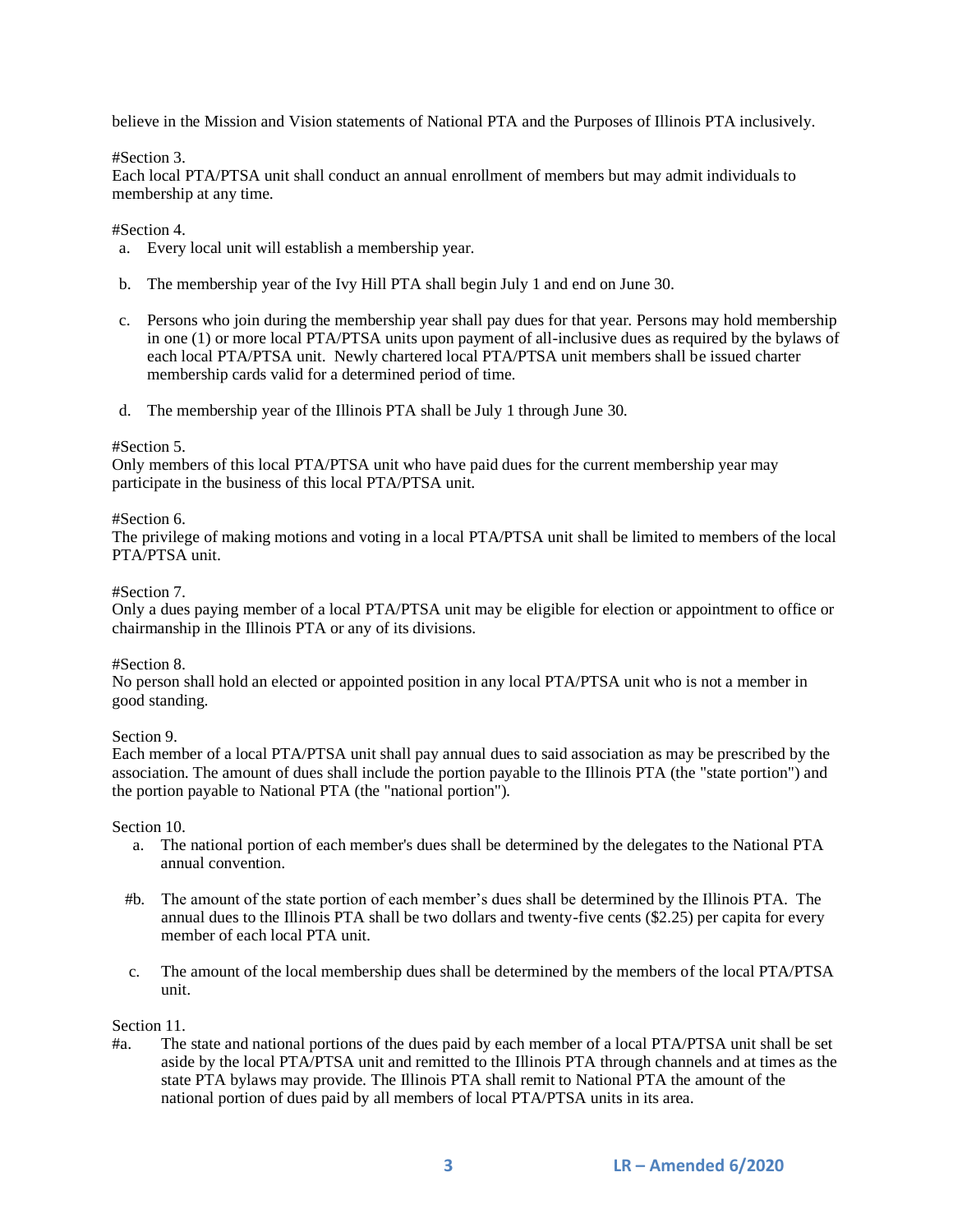#b. The initial state and national portion of the dues paid by each member to a local PTA/PTSA unit shall be set aside by the local PTA/PTSA unit and remitted to the Illinois PTA postmarked no later than October 1. Dues should be submitted monthly thereafter.

#### #Section 12.

- a. A local PTA/PTSA unit shall be considered delinquent if by December 31 it has failed to send to the Illinois PTA the state and national portion of dues paid by no less than twenty-five (25) individual members, or no less than ten (10) individual members for a new local PTA/PTSA unit or for an existing local PTA/PTSA unit where the school enrollment is less than one hundred seventy five (175) students.
- b. A local PTA/PTSA unit not affiliated with a school shall be considered delinquent if by December 31 it has failed to send to the Illinois PTA the state and national portions of dues paid by no less than ten (10) individual members.
- c. Local PTA/PTSA units which fail to send to the state office of the Illinois PTA by June 30 the national and state portions of dues paid by individual members shall be discontinued as local PTA/PTSA units and their charters shall be withdrawn, as provided in the Article on Relationship with National PTA and Illinois PTA herein.
- d. Reinstatement procedures and reinstatement fees shall be in such manner as prescribed by the state board of directors.

# **ARTICLE VI - OFFICERS AND THEIR ELECTION**

### #Section 1.

Each officer or board member of a local PTA/PTSA unit shall be a member of the local PTA/PTSA unit.

Section 2.

- a. The officers of this association shall be a president, president-elect, a (1st) vice president, a (2nd) vice president, co (3rd) vice presidents, secretary, and a treasurer.
- b. Officers shall be elected by ballot annually at the spring general membership meeting. However, if there is only one (1) candidate for any office upon adoption of a motion from the floor the election for that office (or offices) may be by voice.
- c. Officers shall assume their official duties at the beginning of the new fiscal year and shall serve for a term of 2 years or until their successors are elected and assume their duties, except for the president and president-elect who will only serve a 1 year term.
- d. A person shall not be eligible to serve more than two (2) consecutive terms in the same office.

### #Section 3.

The members of the nominating committee for officers of a local PTA/PTSA unit shall be elected.

#Section 4.

- a. There shall be a nominating committee consisting of five (5) members, three (3) of whom shall be elected by the executive board from its body, and two (2) elected by this association at a general membership meeting at least two (2) months prior to the election. There shall be one (1) alternate elected by the executive board and one (1) from the association. The committee shall choose its own chairman before the close of the general membership meeting at which they are elected.
- b. The nominating committee shall select one (1) nominee for each office to be filled and report at least thirty (30) days prior to the election meeting.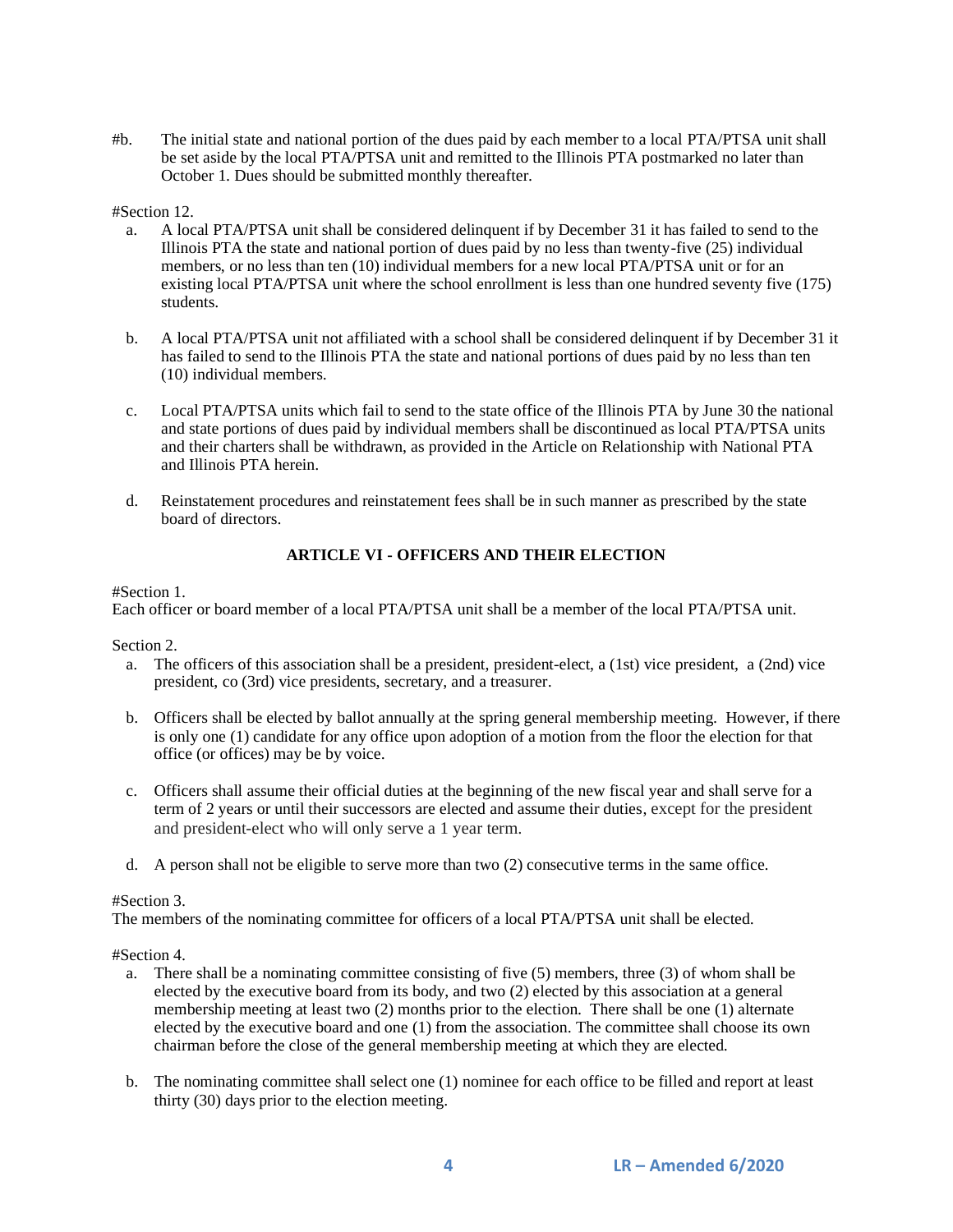- c. During the election meeting, an opportunity shall be given for nominations from the floor.
- d. Only those who have consented to serve if elected shall be eligible for nomination either by the committee or from the floor. No one may be eligible for election who has not been a member of this association or that of a feeder school for at least thirty (30) days.
- e. To be eligible to vote in any election a person must have been a member for at least thirty (30) days.

#### Section 5.

- a. In case a vacancy occurs in the office of president, president-elect shall serve as president for the unexpired term. A vacancy occurring in any other office shall be filled for the un-expired term by a person elected by a majority vote of the remaining members of the executive board, notice of such election having been given.
- b. In case a vacancy occurs in both the office of president and president-elect, the secretary shall call a special general membership meeting for the purpose of filling the vacant officer positions, prior notice having been given.

# **ARTICLE VII - DUTIES OF OFFICERS**

#### Section 1.

The president and president-elect shall:

- a. preside at all meetings of this association, the executive board, and the executive committee;
- b. be a member ex-officio of all committees except the nominating committee and, if authorized to sign checks, the audit committee;
- c. sign all legal documents, including contracts;
- d. appoint members to special committees;
- e. be responsible for other duties as may be assigned to him by the association, the executive board, or the executive committee;
- f. delegate the work of the association to other officers or chairmen as may be appropriate;
- g. coordinate the work of the officers and committees in order that the Purposes may be promoted; and
- h. have completed an Illinois PTA recognized President's Course before election or within six (6) months of election.

# Section 2.

The vice president(s) shall act as aide(s) to the president and shall in their designated order perform the duties of the president in the absence or inability of that officer to serve.

The vice presidents shall act as aides to the president and president elect, and shall in their designated order perform the duties of the president or president elect in the absence or inability of that officer to serve.

a. The 1st vice president shall serve as chairman of the Friday Packet committee (weekly newsletter.) The 1st vice president shall also be responsible for updating the by-laws and procedures guide every two (2) years.

b. The 2nd vice president shall serve as chairman of the Volunteer Coordinator committee.

c. The 3rd vice president or co-3rd vice presidents shall serve as chairperson of the Ways and Means committee. The 3rd vice president (only one (1) of the 3rd vice presidents) may co-sign checks in the absence of either the president or the treasurer.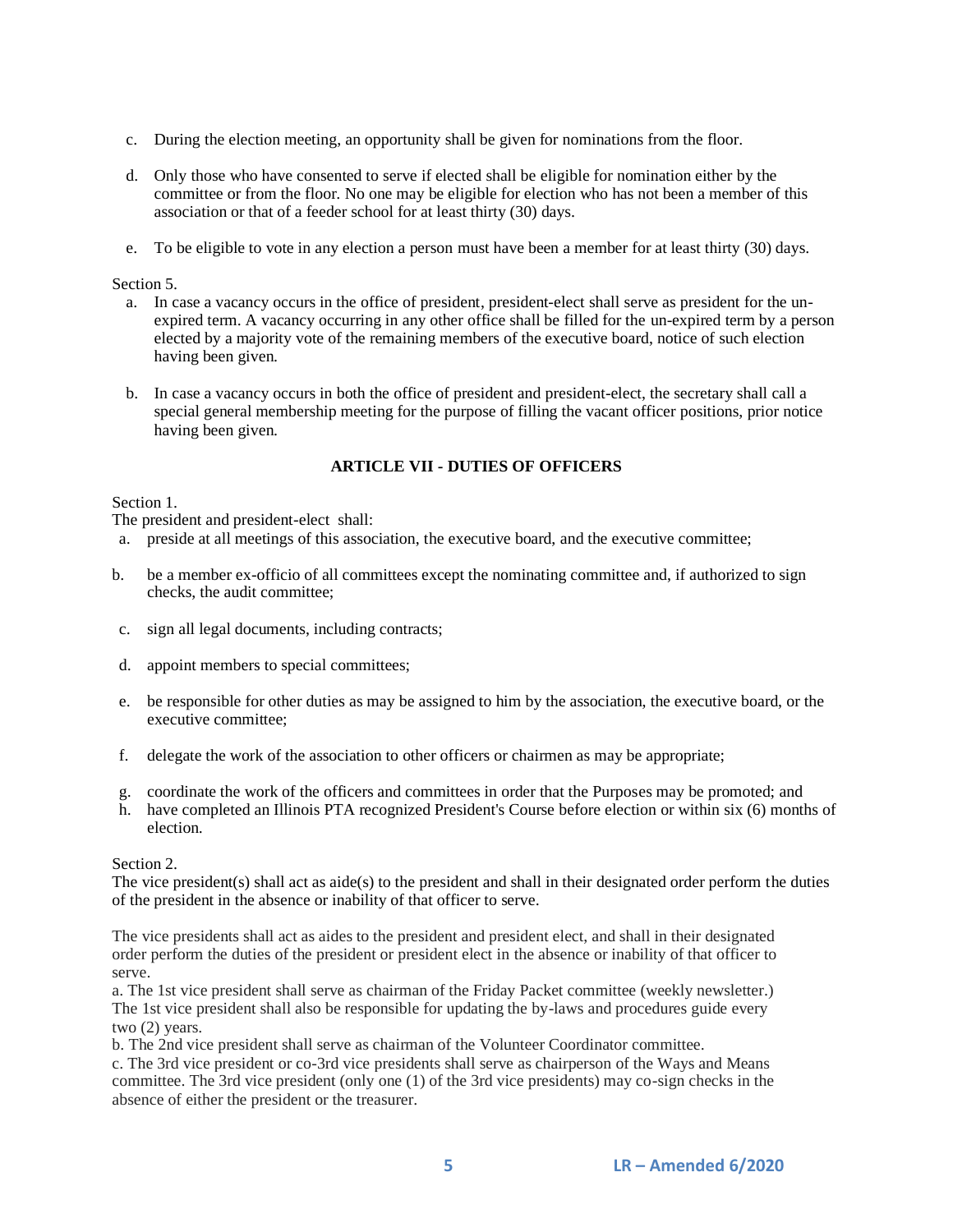### Section 3.

The secretary shall

- a. record the minutes of all meetings of this association, the executive board, and the executive committee;
- b. have a current copy of the bylaws;
- c. have a current membership list;
- d. conduct correspondence of the association as directed; and
- e. perform such other duties as may be delegated.

## Section 4.

The treasurer shall:

- a. receive all monies of this association and keep an accurate record of receipts and expenditures;
- b. place all monies in a depository approved by the executive board;
- c. pay out funds in accordance with the budget as approved by the membership and authorized by properly signed vouchers. Vouchers shall be signed by two (2) persons. Checks shall be signed by the treasurer and one (1) other duly elected and authorized officer.
- d. present a written financial statement at every meeting of the association and at other times as requested by the executive board making a full report at every meeting.
- #e. be responsible for the remittance of the state and national portion of the dues paid by each member as directed in ARTICLE V of these bylaws;
- f. provide the checkbook, all bank statements, canceled and voided checks, deposit slips, treasurer's record book and receipt book, vouchers and invoices for all disbursements to the audit committee;
- g. be responsible for completion and filing of appropriate forms as may be required by Internal Revenue Service Regulations no later than the date established by the regulations;
- h. not be a member of the audit committee; and
- i. complete an Illinois PTA recognized financial course.

### Section 5.

All officers shall:

- a. have completed an introductory course recognized by the Illinois PTA before election or within six (6) months of their election;
- b. perform the duties prescribed in the parliamentary authority of this association in addition to those outlined in these bylaws and those assigned from time to time; and
- c. deliver to their successors all official material prior to the start of the fiscal year with the exception of the treasurer who will deliver materials at the conclusion of the annual audit.

# **ARTICLE VIII – GENERAL MEMBERSHIP MEETINGS**

Section 1.

Regularly scheduled meetings of this association shall be held six (6) times during the school year. Dates of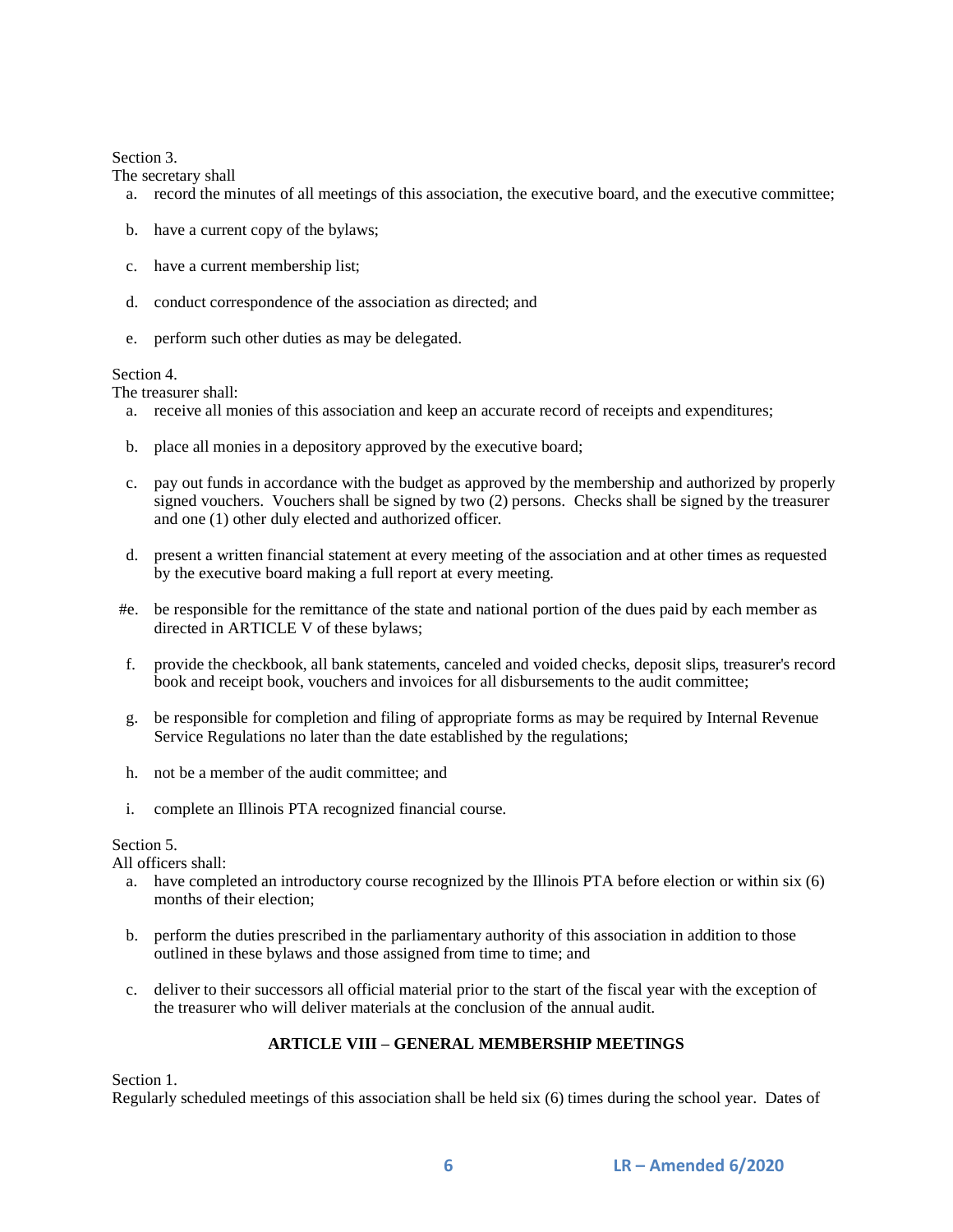meetings shall be determined by the executive board and announced at the first general membership meeting of the year. Five (5) days notice shall be given of a change of date.

Section 2.

General membership meetings are convened to conduct the business of the association. Business shall include, but is not limited to: adoption of the audit report, adoption or amending the budget, amending the bylaws, the election of a nominating committee, and the election of officers.

Section 3.

Special meetings may be called by the executive board, three (3) days notice having been given.

Section 4.

The fall meeting shall be the annual meeting at which time annual reports shall be given.

\*\*Section 5.

Bylaws of each local PTA/PTSA unit shall include a provision establishing a quorum.

Section 6.

A quorum for the transaction of the business of this association shall consist of fifteen (15) members which includes at least two (2) officers.

#Section 7. Proxy voting shall be prohibited.

# **ARTICLE IX - EXECUTIVE BOARD**

#Section 1.

This association shall establish an executive board.

Section 2.

The executive board shall consist of the officers of this association, the chairmen of standing committees, and the principal of the school or his representative.

(Suggestion: PTSAs should consider including student representatives.)

\*\*Section 3.

A PTA/PTSA member shall not serve as a voting member of a local PTA/PTSA unit's board while serving as a paid employee of or under contract to a local PTA/PTSA unit.

Section 4. The executive board shall:

- a. review tentative budget for recommendation as a proposed budget to the general membership for adoption;
- b. transact necessary business in the intervals between general membership meetings and such other business as may be referred to it by this association;
- c. create standing committees;
- d. approve plans of work of the standing committees;
- e. present reports and recommendations to the general membership meeting of this association;
- f. approve routine bills within the limit of the budget; and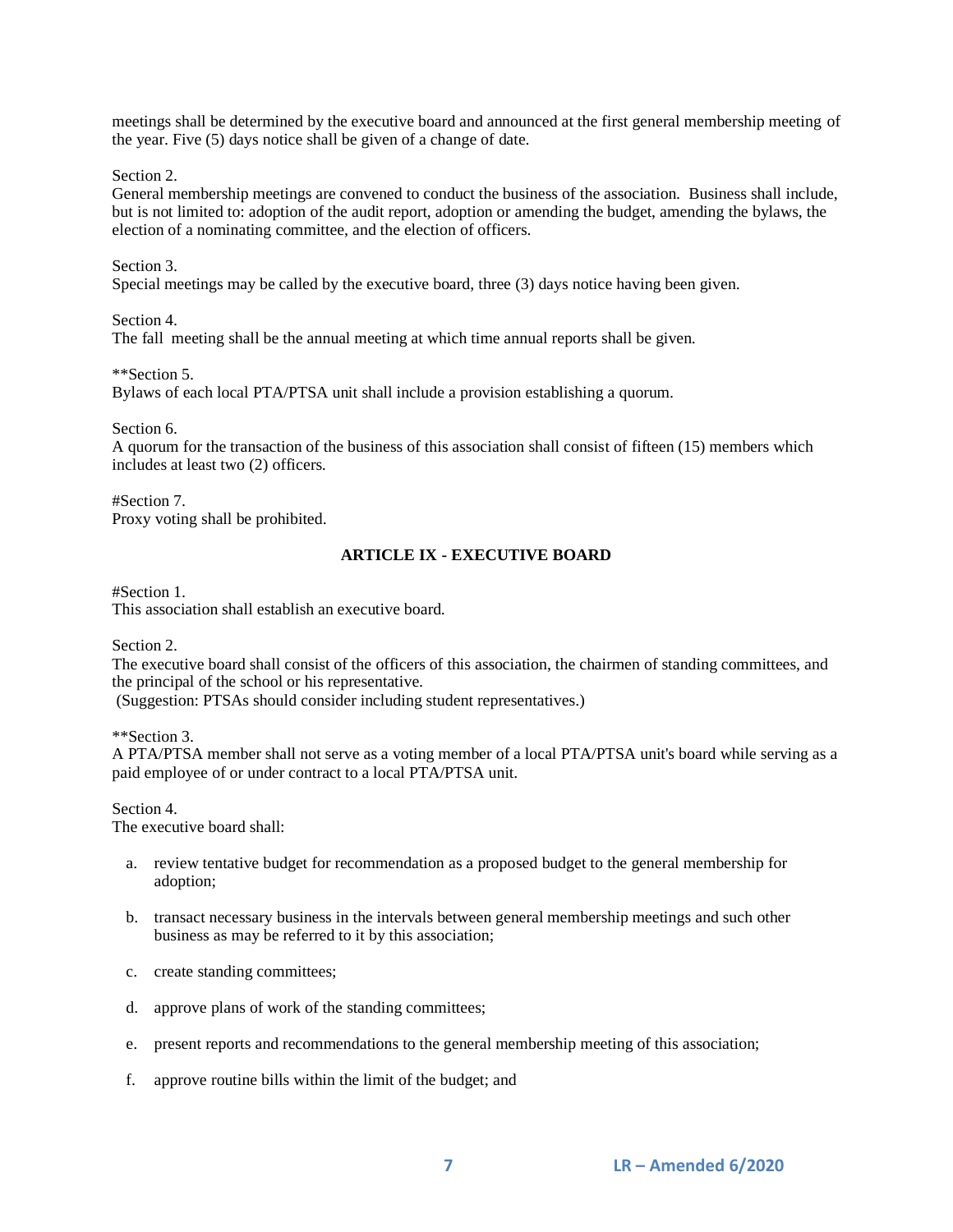### g. elect an audit committee.

### Section 5.

Regular meetings of the executive board shall be held three (3) times during the year, the time to be fixed by the board at its first meeting of the year. At least three (3) days notice shall be given if there is a change of the regular meeting date. Thirteen (13) members including at least two (2) officers shall constitute a quorum.

### Section 6.

Special meetings of the executive board may be called by the president or by a quorum of the board provided that members receive three (3) days notice.

## Section 7.

Any appointed board member not performing duties as outlined in the bylaws or procedures may be removed by the affirmative vote of two-thirds (2/3) of the board members present and voting prior notice having been given. Any appointed board member absent for three (3) consecutive meetings without prior notice shall automatically forfeit his place on the board and be so notified.

### Section 8.

The executive board shall upon the recommendation of the executive committee consider the removal of any officer not performing duties as outlined in the bylaws. An affirmative vote of two-thirds (2/3) of the board members present and voting shall be necessary for removal of an officer prior notice having been given.

# **ARTICLE X - EXECUTIVE COMMITTEE**

## Section 1.

The executive committee shall consist of elected officers.

Section 2.

Meetings shall be held at the call of the president or a majority of the executive committee. Three (3) days notice shall have been given. A majority shall constitute a quorum.

Section 3.

The committee shall meet as soon as the officers have been duly elected for the purpose of selecting the chairmen of standing committees and formulating tentative plans for their term of office.

Section 4.

The committee may transact business of this association in an emergency; however, no action shall be in conflict with that taken by the voting body of this association or the executive board.

# **ARTICLE XI - STANDING AND SPECIAL COMMITTEES**

### Section 1.

The executive board shall create such standing committees as it may deem necessary to promote the Purposes and carry on the work of this association. The chairman of standing committees shall be selected by the executive committee for a term of one (1) year.

Section 2.

The chairman of each standing committee shall present a written plan of work to the executive board for approval. No committee work shall be undertaken without the consent of the executive board.

### Section 3.

Special committees may be created by the executive board or the membership as the need arises.

#Section 4.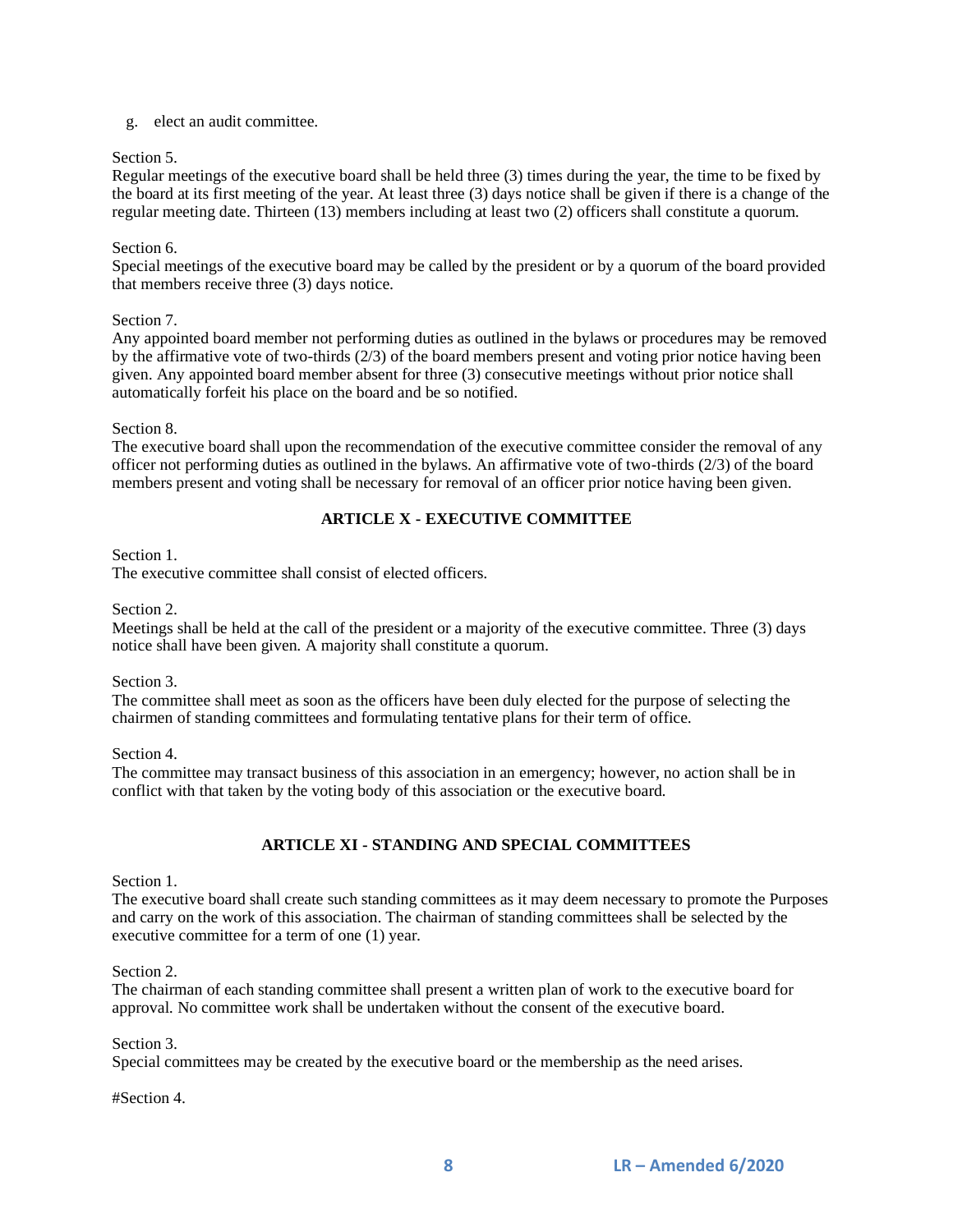The local PTA/PTSA unit financial records must be audited annually at the close of the fiscal year and upon change of treasurer during the term of office.

#### Section 5.

An audit committee of at least three (3) members shall be elected by the executive board at its final meeting of the fiscal year. The committee shall examine the financial records and report its findings to the membership at the first general membership meeting of the new fiscal year. By decision of the executive board, an outside auditor may be used. Anyone authorized to sign checks is not eligible to audit the financial records.

#### Section 6.

The president shall be a member ex-officio of all committees except the nominating committee and, if authorized to sign checks, the audit committee.

# **ARTICLE XII - REPRESENTATION**

#### Section 1.

This association may be represented at the region and district annual meeting and at the annual or special convention of the Illinois PTA as provided in the state bylaws. (Suggestion: provide here for election of delegates)

Section 2.

This association shall be a member of the Arlington Heights (insert name) Council of Parent-Teacher Associations and shall pay dues and be represented as provided in the council bylaws. (This is only applicable if the PTA/PTSA unit is part of a council.)

# **ARTICLE XIII - RELATIONSHIP WITH NATIONAL PTA AND ILLINOIS PTA**

#Section 1.

This local PTA/PTSA unit shall be organized and chartered under the authority of the Illinois PTA in the area in which this local PTA/PTSA unit functions in conformity with rules and regulations not in conflict with the Bylaws of National PTA as the Illinois PTA may in its bylaws prescribe. The Illinois PTA shall issue to this local PTA/PTSA unit an appropriate charter evidencing the due organization and good standing of this local PTA/PTSA unit.

A local PTA/PTSA in good standing is one that:

- a. adheres to the Purposes and basic policies of the PTA;
- b. remits the national portion of the dues through the Illinois PTA to reach the national office by dates designated by National PTA;
- c. has bylaws approved according to the procedures of the Illinois PTA; and
- d. meets other criteria as may be prescribed by the Illinois PTA.

#### #Section 2.

This local PTA/PTSA shall adopt bylaws for the governance of the association as may be approved by the Illinois PTA. Such bylaws shall not be in conflict with the Bylaws of National PTA or the Bylaws of the Illinois PTA.

### #Section 3.

Bylaws of this local PTA/PTSA unit shall include an article on amendments.

#### #Section 4.

a. All local PTA/PTSA units' bylaws and amendments thereto shall be approved by the district director or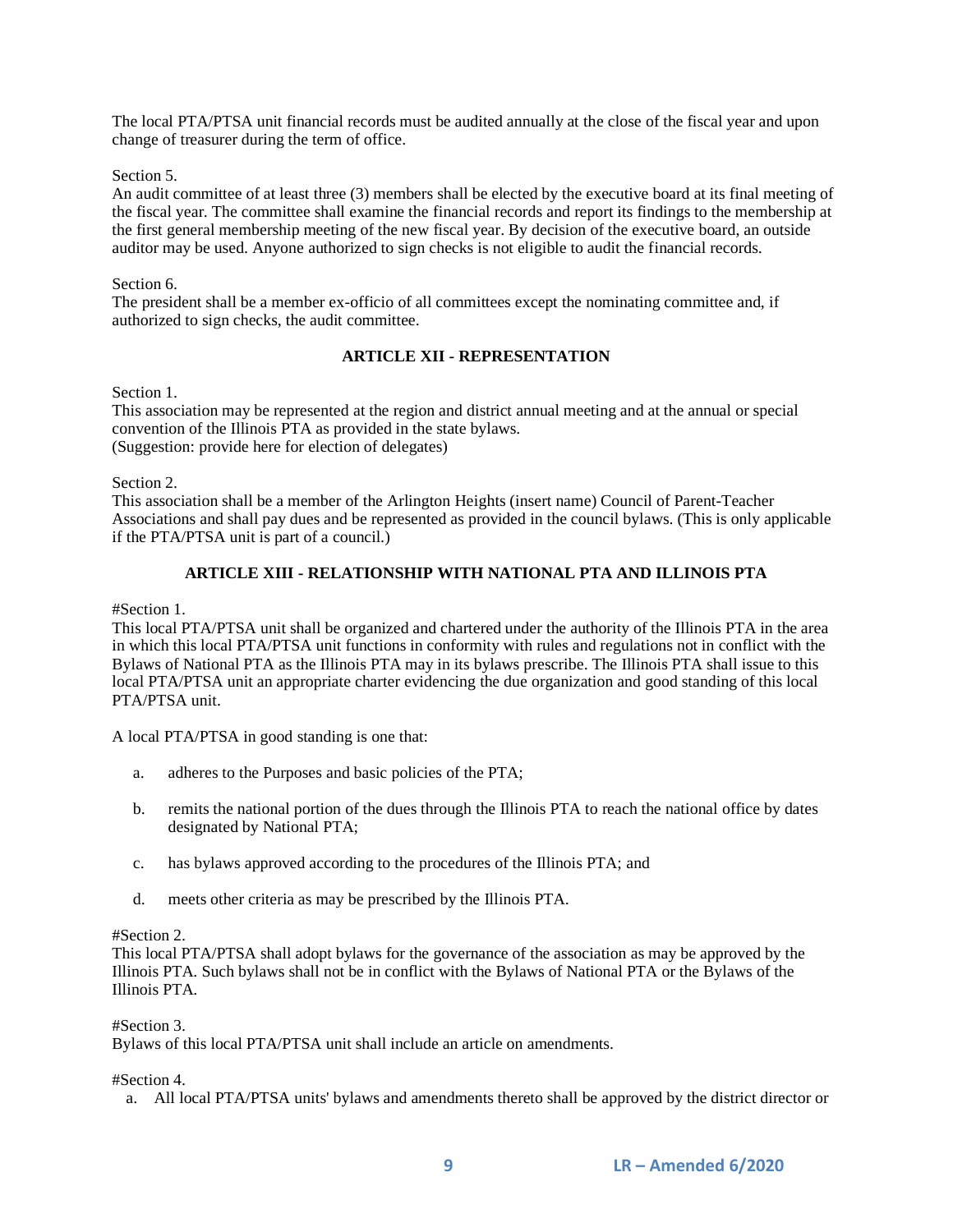the designated representative of the state board of directors. Bylaws shall be submitted for review upon request and/or every two (2) years.

b. If approved bylaws do not exist, the current ILLINOIS PTA BYLAWS FOR LOCAL PTA/PTSA UNITS shall be in effect.

#### #Section 5.

This local PTA/PTSA unit shall collect dues from its members and shall remit a portion of such dues to the Illinois PTA as provided in the ARTICLE on Membership and Dues contained herein.

#### Section 6.

This local PTA/PTSA unit shall keep permanent books of account and records as shall be sufficient to establish the items of gross income, receipts, and disbursements of the association, including, specifically, the number of its members, the dues collected from its members and the amount of dues remitted to the Illinois PTA. Permanent books of account and records shall at all reasonable times be open to inspection by an authorized representative of the Illinois PTA.

#### #Section 7.

The charter of this local PTA/PTSA unit shall be subject to withdrawal and the status of such association as a local PTA/PTSA unit shall be subject to termination in the manner and under the circumstances provided in the bylaws of the Illinois PTA.

### **DISSOLUTION: Voluntary End of Affiliation with PTA**

#### #Section 8.

- A. To end affiliation with the State and National PTA, a local unit must legally dissolve in accordance with the process established in these Bylaws. Seeking legal counsel may be advisable.
	- 1. Send a request for dissolution to the Illinois PTA office, containing the following:
		- a) a signed petition of fifteen (15) members or twenty-five percent (25%) of the membership not including members of the executive board of the local unit, whichever is larger, recommending dissolution;
		- b) current membership roster to determine eligibility to vote at a dissolution meeting;
		- c) notice of dissolution meeting, giving members thirty (30) day notification and seven (7) day reminder; method of distribution to membership.
	- 2. Conduct a dissolution meeting of the general membership
		- a) an Illinois PTA representative shall be given opportunity to speak first;
		- b) determine that a quorum is present;
		- c) determine eligibility to vote;
		- d) place the question of dissolution before the members;
		- e) inform membership that to be adopted, the motion must receive a two-third  $(2/3)$  majority of those present and voting; and
		- f) conduct a ballot vote, and declare the results of such vote.
	- 3. Minutes of the meeting must include: a) membership roster used to verify eligibility to vote, and presence of quorum;
		- b) declaration of ballot results, including votes in the affirmative, negative or abstentions;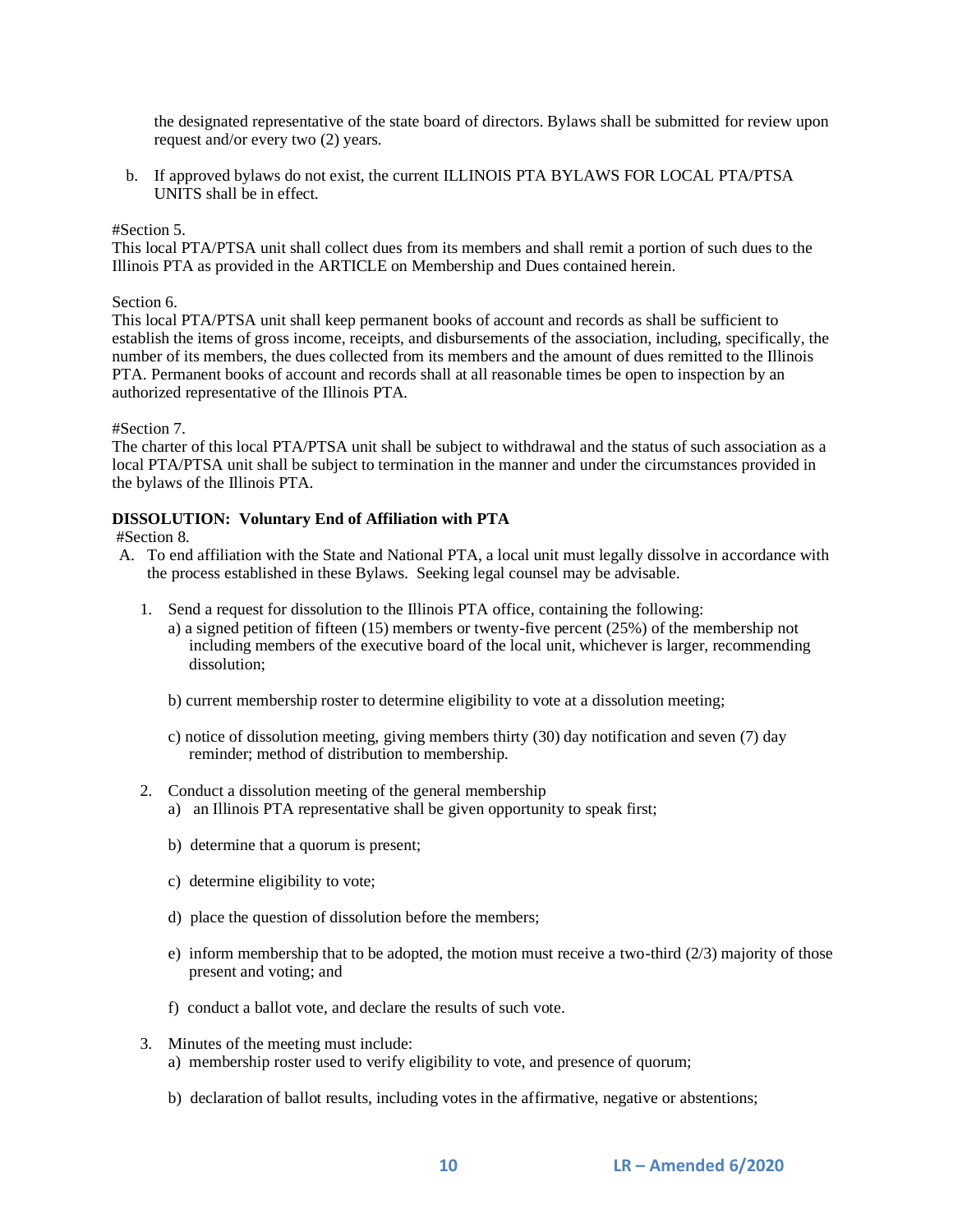- c) effective date of dissolution;
- d) distribution of funds remaining following the payment of all outstanding legal obligations, in accordance with established IRS rules and regulations;
- e) verification of tax status of any organization receiving funds; and
- f) signature of certifying officers and date submitted.
- B. Dissolution of the local unit ends all rights and privileges associated with affiliation with State and National PTA, and the local unit:
	- 1. must cease and desist from any further use of a name that implies or connotes association with the National PTA and the Illinois PTA;
	- 2. must cease and desist from using the Federal Employer Identification Number (FEIN) issued to the local unit as a constituent association organized by the authority of the Illinois PTA;
	- 3. loses federal tax-exempt status as a constituent association of the National PTA and the Illinois PTA as authorized by the Internal Revenue Service;
	- 4. must distribute all remaining funds to a recognized and approved 501 c 3 association, in accordance with IRS requirements, within thirty (30) days or those funds shall revert to the Illinois PTA;
	- 5. notify all necessary governmental agencies of the action taken, including but not limited to: the Illinois Department of Revenue, the Illinois Secretary of State if incorporated, the Internal Revenue Service;
	- 6. notify all entities with whom you do business of the action taken, including but not limited to: banks, suppliers/vendors, insurance provider and school district;
	- 7. perform a complete audit of the financial records of the local unit; and
	- 8. provide the Illinois PTA via the state office, the following: a) copy of the final audit;
		- b) copy of final report filed with the Internal Revenue Service;
		- c) copy of IRS Schedule N, distribution of remaining funds;
		- d) Copy of notification of dissolution to governmental agencies as required in B5 above.
- C. The Illinois PTA, as the authority under whom the local unit was granted tax-exempt status, has the right as the holder of the group exemption to approve any organization receiving funds from the dissolved local unit.

# **#ARTICLE XIV - FISCAL YEAR**

The fiscal year of this association shall begin on July 1st and end on the following June 30th.

#### **#ARTICLE XV - PARLIAMENTARY AUTHORITY**

The rules contained in the current edition of Robert's Rules of Order Newly Revised shall govern the Ivy Hill PTA in all cases in which they are applicable and in which they are not in conflict with these bylaws, the bylaws of National PTA, the bylaws of the Illinois PTA, or the articles of incorporation.

**ARTICLE XVI - AMENDMENTS**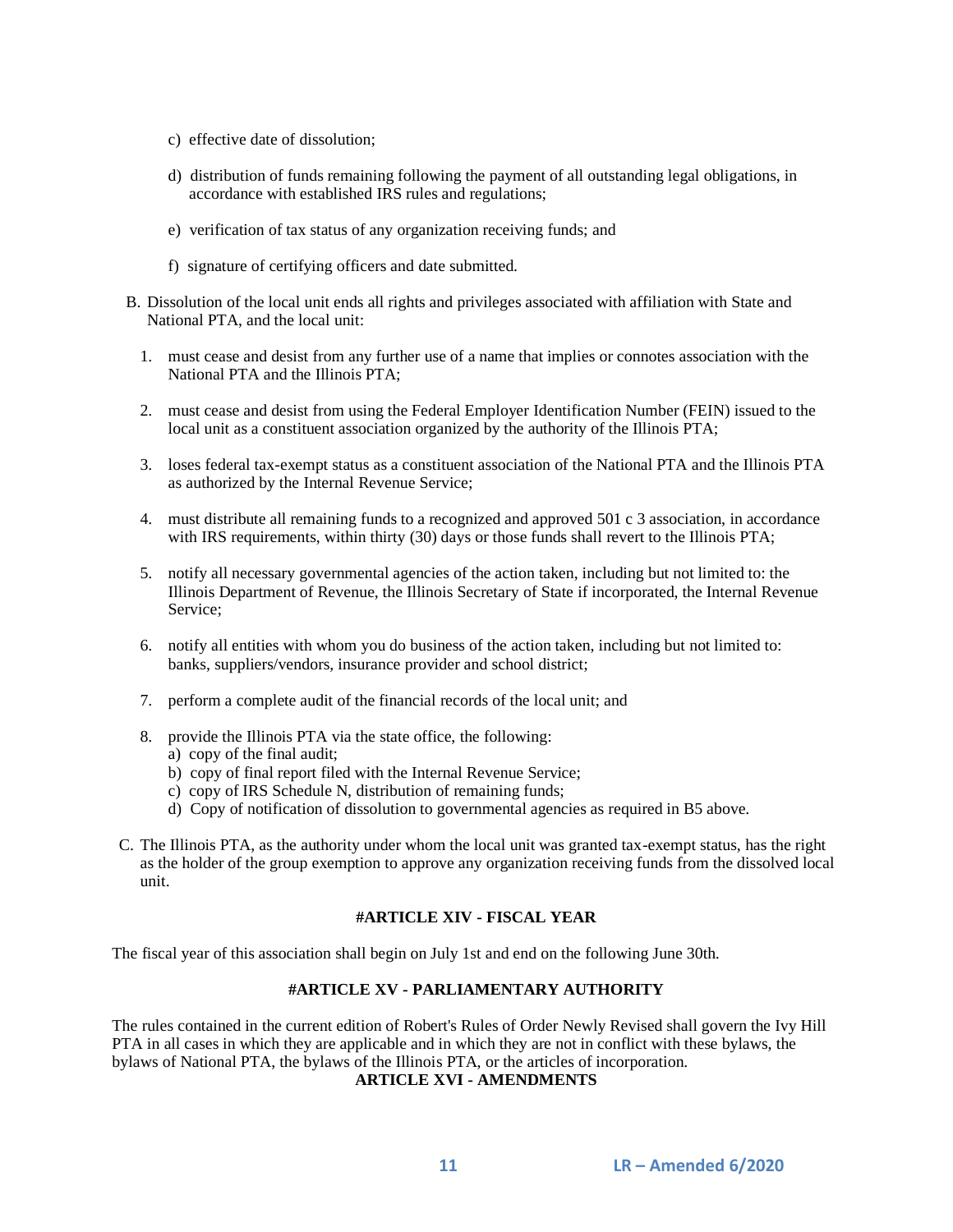### #Section 1.

- a. These bylaws may be amended at any general membership meeting of this association by a two-thirds (2/3) vote of the members present and voting provided that notice of the proposed amendment shall have been given at the previous general membership meeting or written notice of the proposed amendment has been given to all members thirty (30) days in advance of the general membership meeting at which the amendment is to be considered, a quorum being present, and that the proposed amendments shall be subject to approval of the district director or the designated representative of the state board of directors of the Illinois PTA.
- b. A committee may be appointed to submit a revised set of bylaws as a substitute for the existing bylaws by a majority vote at a meeting of this association or by a two-thirds (2/3) vote of the executive board. The requirements for adoption of a revised set of bylaws shall be the same as in the case of the amendment.
- c. Two (2) copies of all proposed amendments or revisions shall be submitted to the district director or the designated representative of the state board of directors for review prior to presentation at a general membership meeting of the association for its consideration and action.
- d. After approval by a two-thirds  $(2/3)$  vote at a general membership meeting of the association, two  $(2)$ copies of all amendments or revisions shall be sent for approval to the district director or designated representative of the state board of directors.
- e. Submission of amendments or revised bylaws for approval by the Illinois PTA shall be in accordance with the Bylaws of the Illinois PTA.

### #Section 2.

This local PTA/PTSA unit shall include in its bylaws provisions corresponding to the Illinois PTA Bylaws as are identified herein by a double star (\*\*).

### #Section 3.

The adoption of an amendment to any provision of the Illinois PTA Bylaws identified by a double star (\*\*) shall serve automatically and without the requirement of further action by the Ivy Hill PTA to amend their corresponding bylaws. Notwithstanding the automatic character of the amending process, local PTA/PTSA units shall promptly incorporate such amendments in their respective bylaws.

### #Section 4.

Each local PTA/PTSA unit shall include in its bylaws provisions corresponding to the provisions of such of these bylaws as are identified by the number symbol (#).

### #Section 5.

The adoption of an amendment to any provision of the bylaws of the Illinois PTA identified by a number symbol (#) shall serve automatically and without the requirement of further action by Ivy Hill PTA to amend their corresponding bylaws.